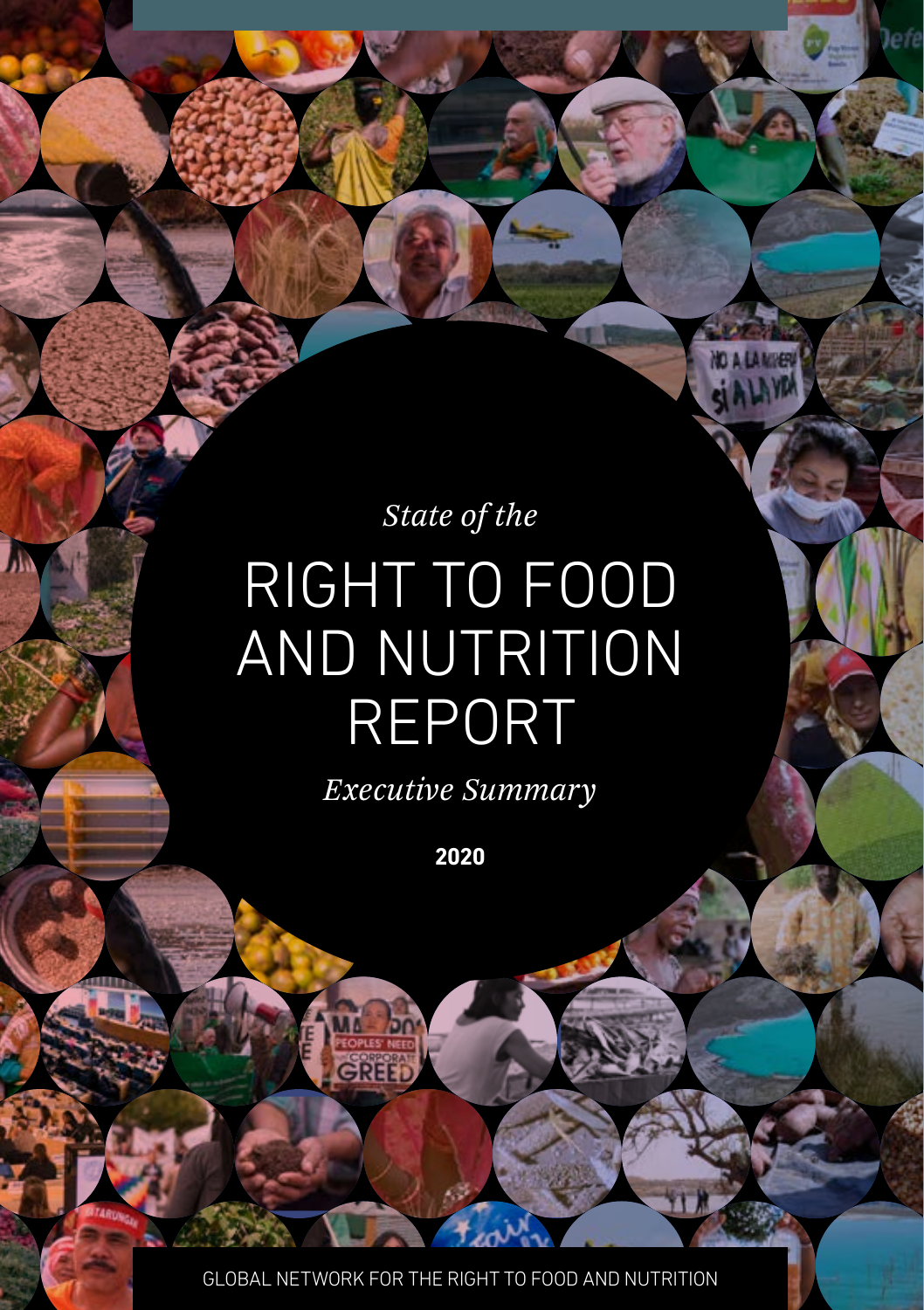Without a doubt, 2020 will be remembered for the impact of the COVID-19 pandemic and subsequent crises. As large swathes of the population in all regions of the world plunge even further into a state of food insecurity, the most marginalized and vulnerable who live on the fringes of society are hit the hardest. The pandemic has exposed the results of decades of failed policies that cut people's social and labor rights, leaving them at the mercy of food banks and other charities. But COVID-19 is also a symptom of a broader problem: the ailing industrial food system destroys the environment and creates the conditions for the propagation of zoonoses, whilst producing ultra-processed foods that put people's health at higher risk of noncommunicable diseases such as obesity and diabetes, which in turn make them more vulnerable to the SARS-CoV-2 virus.

The structural causes of hunger and malnutrition, however, predate the COVID-19 pandemic. Attacks on human rights, including on the right to adequate food and nutrition (RtFN) by authoritarian governments across regions continued during the second half of 2019 and earlier this year. The 2020 *[State of Food Security and Nutri](http://www.fao.org/publications/sofi/en/)[tion \(SOFI\) report](http://www.fao.org/publications/sofi/en/)* confirms that hunger continues to be on the rise. The number of additional ill age undernourished people is up by 10 million in the past year and by 60 million since 2014. After revising China's undernourishment estimates of the past two decades, there is a downward shift in the estimated global hunger figures to 690 million people, but this does not change the upward trend observed during the past years, SOFI insists. The consequences of the COVID-19 pandemic could push an additional 83 to 132 million people into hunger. However, SOFI makes clear that even without the negative effects of COVID-19, the Zero Hunger by 2030 target of Sustainable Development Goal (SDG) 2 is an illusion. These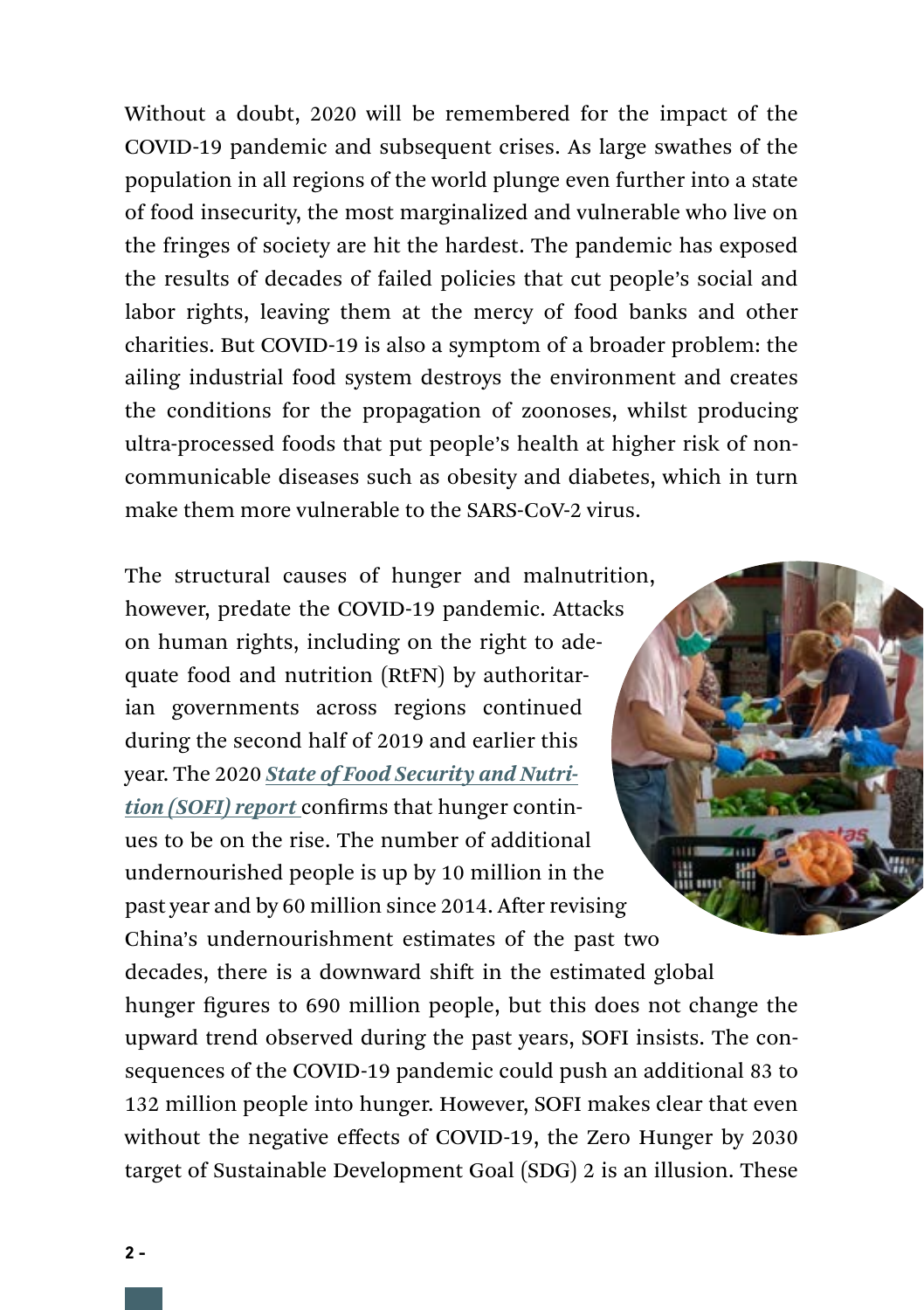figures only confirm the pressing need to protect human rights at a time when accountability mechanisms are gravely undermined, and transnational corporations (TNCs) continue to capture governance spaces. This has been emphasized by a **[recent report of the High Level](http://www.fao.org/fileadmin/user_upload/hlpe/2020._Global_Narrative/HLPE_15__2020_._Global_Narrative_2030.pdf)  [Panel of Experts \(HLPE\) of the UN Committee on World Food Security](http://www.fao.org/fileadmin/user_upload/hlpe/2020._Global_Narrative/HLPE_15__2020_._Global_Narrative_2030.pdf)** (CFS), calling for food security and nutrition thinking to urgently prioritize the right to food and a food systems analytical framework in the context of the SDGs 2030 Agenda.

> "There is no going back to normal" is the strong converging claim from civil society, social movements and communities worldwide. As this report illustrates, they have already started organizing for the transformation of food systems, which implies claiming and strengthening the rights of small-scale food producers who produce most of the food we consume. In the face of a looming food crisis, the UN **[CFS](http://www.fao.org/cfs)** has a vital role to play; it has produced **[key](http://www.fao.org/cfs/home/products/en/)  [instruments on the realization of the right to ade](http://www.fao.org/cfs/home/products/en/)[quate food and nutrition](http://www.fao.org/cfs/home/products/en/)**, which States now need to urgently implement.

The manner in which hunger and malnutrition is monitored also needs an overhaul. Monitoring needs to include a RtFN- and food sovereignty-based approach that looks at issues pertaining to different forms of discrimination and disenfranchisement, which is absent from SOFI (see **[2019](https://www.fian.org/en/news/article/sofi-2019-first-reactions-improvements-and-setbacks-2183)** and **[2020](https://www.fian.org/en/press-release/article/sofi-report-acknowledges-urgent-need-for-food-systems-transformation-2531)** critiques). As in the previous edition, this *State of the Right to Food and Nutrition* report seeks to complement SOFI by providing a human rights analysis of policies and laws that respect, protect, and fulfill the RtFN. The aim is to look beyond the numbers, by taking a moment to consider insights from struggles on the ground across regions, a perspective too often left out from discussions on food insecurity.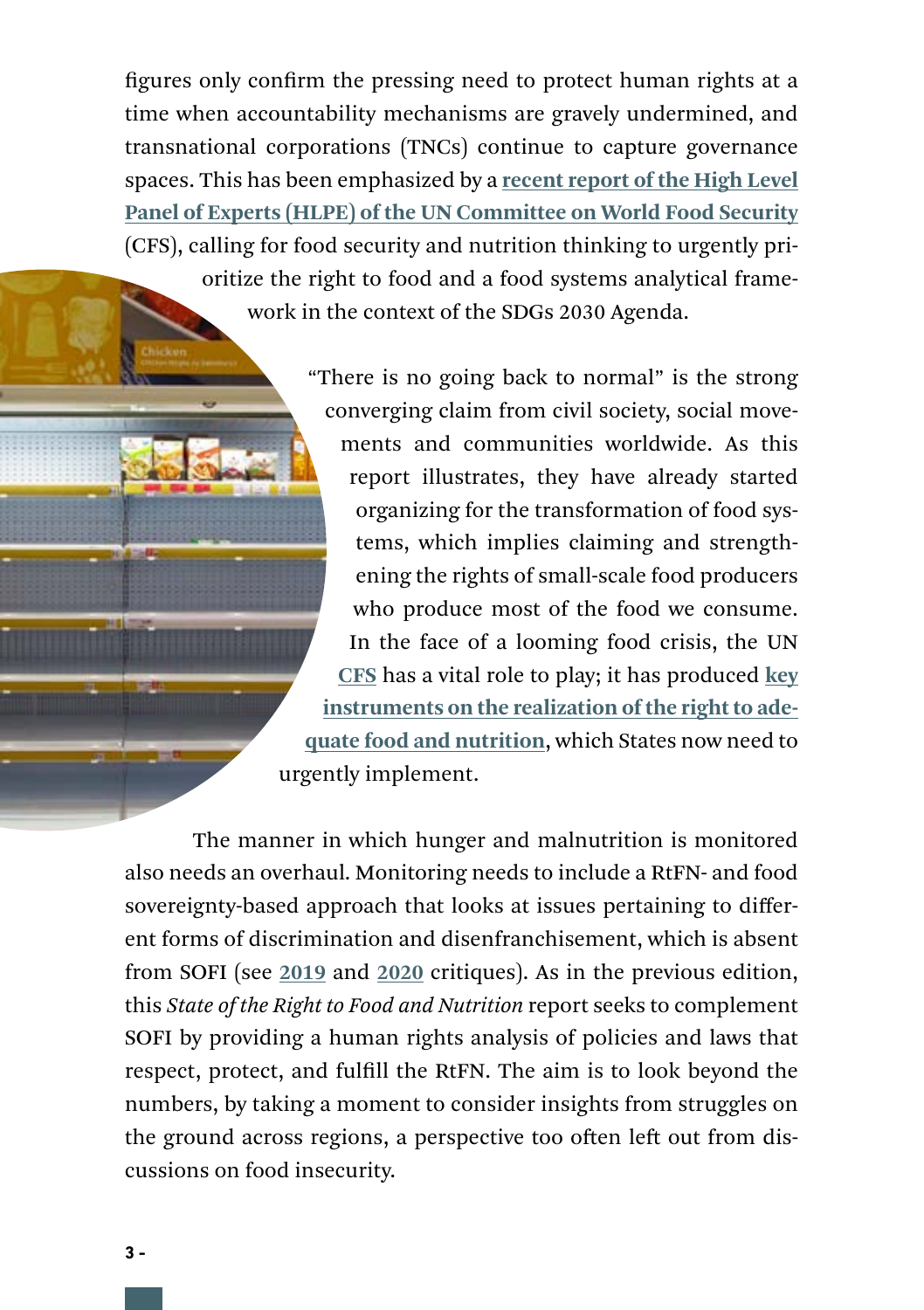This is a publication by the *[Global Network for the Right to Food and](https://www.righttofoodandnutrition.org/)  [Nutrition](https://www.righttofoodandnutrition.org/)* (GNRtFN), supported by its secretariat *FIAN International*. It focuses on developments taking place between approximately July 2019 and July 2020. However, where relevant and left out from last year's edition, certain events prior to July 2019 have also been included. The report does not claim to be exhaustive, but rather covers countries, regions, and cases from which input was received, and where the GNRtFN members are active.

## **STRENGTHENING THE RIGHT TO FOOD AND NUTRITION AT THE INTERNATIONAL LEVEL**

Human rights continue to be under attack by States throughout different regions. As states of emergency were declared almost worldwide to contain the pandemic, some countries witnessed many more setbacks for human rights. Some States have used this as an opportunity to take disproportionate measures that restrict human rights, which led UN Secretary-General (UNSG), António Guterres, to speak about a **["human rights crisis"](https://www.un.org/en/un-coronavirus-communications-team/we-are-all-together-human-rights-and-covid-19-response-and)**. At a time when the international human rights system represents the only avenue for accountability, the Office of the High Commissioner for Human Rights (OHCHR) suffered **[further](https://www.fian.org/en/news/article/un-budget-turns-its-back-on-human-rights--2285)  [budgetary constraints](https://www.fian.org/en/news/article/un-budget-turns-its-back-on-human-rights--2285)**, which affected some of the Treaty Bodies and Human Rights Council activities throughout 2019 and 2020. The **[stra](https://www.weforum.org/press/2019/06/world-economic-forum-and-un-sign-strategic-partnership-framework/)[tegic partnership agreement signed between](https://www.weforum.org/press/2019/06/world-economic-forum-and-un-sign-strategic-partnership-framework/)** 

**[the World Economic Forum \(WEF\) and](https://www.weforum.org/press/2019/06/world-economic-forum-and-un-sign-strategic-partnership-framework/)  [the UN](https://www.weforum.org/press/2019/06/world-economic-forum-and-un-sign-strategic-partnership-framework/)** for the implementation of the 2030 Agenda for Sustainable Development is an especially worrisome illustration of the increasing corporate capture of the UN.

Despite this situation, hope in human rights multilateralism has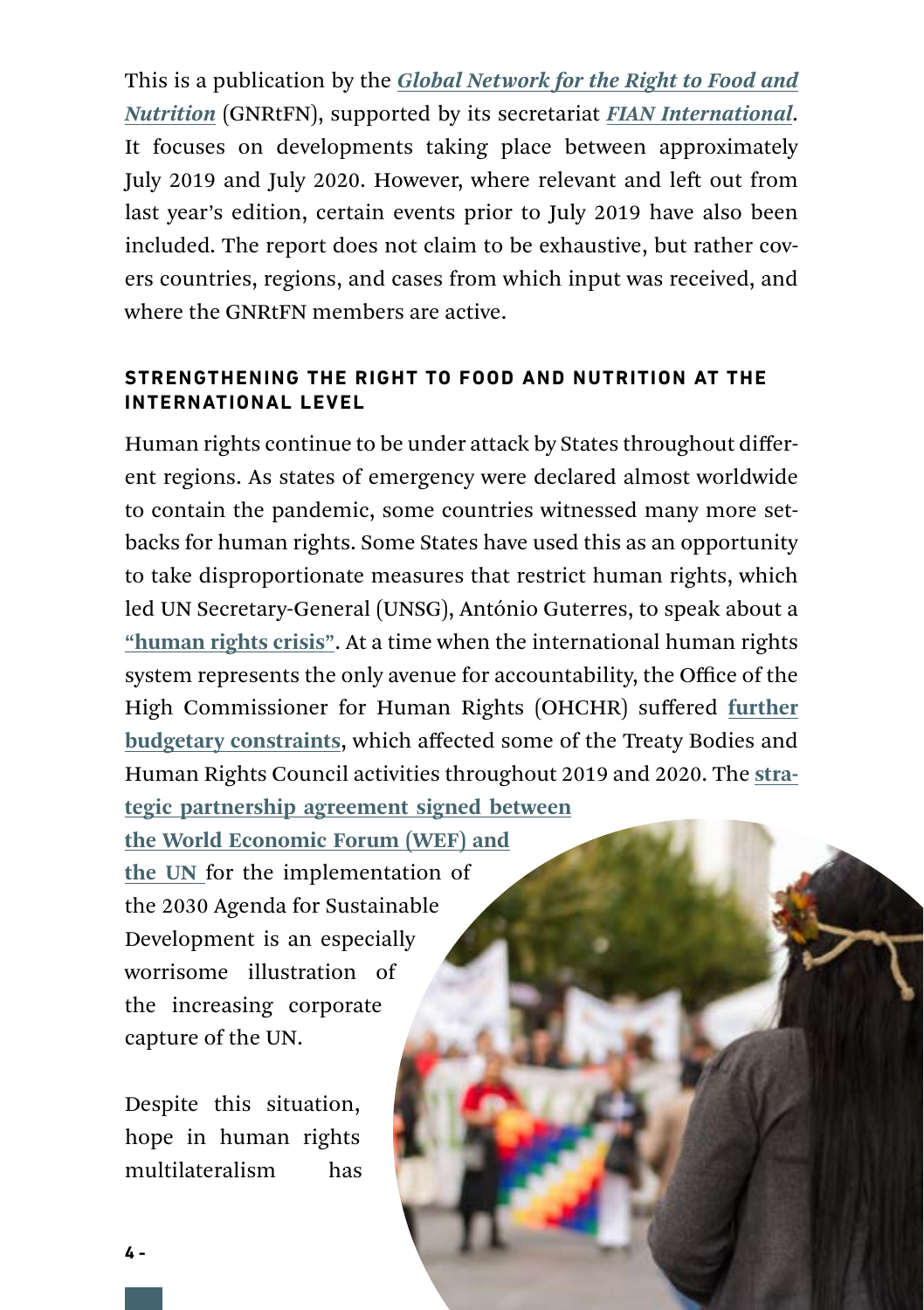been upheld by CSOs and movements converging from all sectors at the Human Rights Council to draft *a [treaty on TNCs and other busi](https://www.ohchr.org/EN/HRBodies/HRC/WGTransCorp/Pages/IGWGOnTNC.aspx)[ness enterprises with respect to human rights](https://www.ohchr.org/EN/HRBodies/HRC/WGTransCorp/Pages/IGWGOnTNC.aspx)*. The 5th session of negotiations surprisingly saw fewer attacks from EU States, although it is still difficult to engage many industrialized States that oppose binding regulations for TNCs.

> Today, the intergovernmental process that is most relevant to the RtFN remains the *[Draft Guidelines](http://www.fao.org/cfs/home/activities/nutrition/en/)  [on Food Systems and Nutrition](http://www.fao.org/cfs/home/activities/nutrition/en/)* and the policy recommendations on agroecological and other innovative approaches for sustainable food systems within the context of the CFS. Both documents, which will guide governments regarding the much-needed transformation of the industrial food system, represent to date the most important process in the context of the **[UN Decade](https://www.un.org/nutrition/)  [of Action \(DoA\) on Nutrition \(2016-](https://www.un.org/nutrition/) [2025\)](https://www.un.org/nutrition/)**, which is still lacking momentum and meaningful actions. **The** [Civil](http://www.csm4cfs.org/)  [Society and Indigenous Peoples' Mecha](http://www.csm4cfs.org/)[nism \(CSM\)](http://www.csm4cfs.org/) of the CFS and the **[International](https://www.foodsovereignty.org/)  [Planning Committee for Food Sovereignty \(IPC\)](https://www.foodsovereignty.org/)**

continue to play a key role in pushing for agroecology as a way to transform food systems. CSM and IPC will continue to advocate this paradigm shift also in the context of the **[2021 Food Sys](https://www.un.org/sustainabledevelopment/food-systems-summit-2021/)[tems Summit](https://www.un.org/sustainabledevelopment/food-systems-summit-2021/)** announced in December by the UNSG.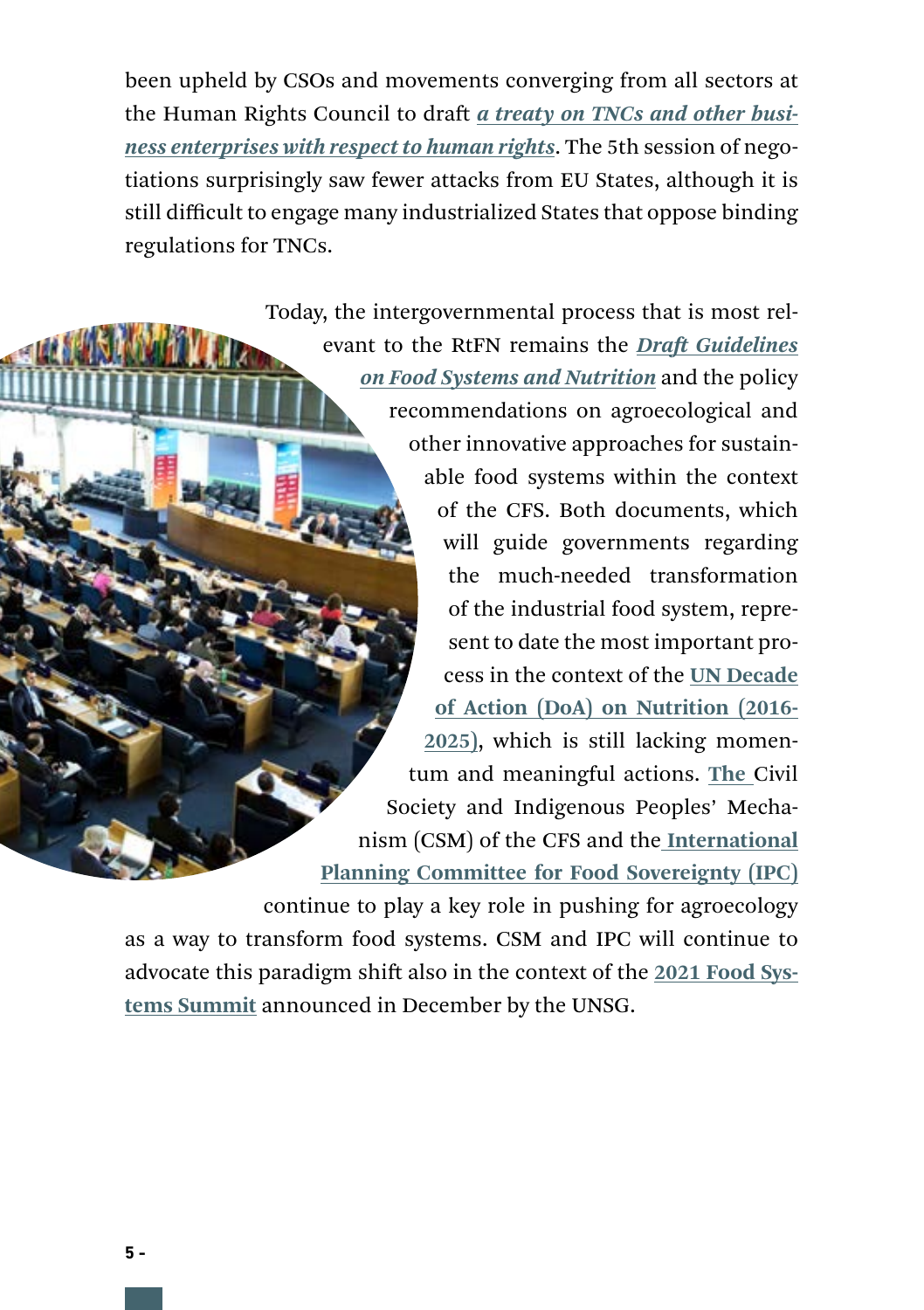#### **THE RIGHT TO FOOD AND NUTRITION: WHERE AGRARIAN, CLIMATE AND ENVIRONMENTAL JUSTICE MEET**

The outbreak of zoonoses, such as SARS-CoV-2, has further highlighted the **[intrinsic link between the predomi](http://wedocs.unep.org/bitstream/handle/20.500.11822/7664/Frontiers_2016.pdf?sequence=1&isAllowed=y)[nant industrial food system, climate change, and eco-de](http://wedocs.unep.org/bitstream/handle/20.500.11822/7664/Frontiers_2016.pdf?sequence=1&isAllowed=y)[struction](http://wedocs.unep.org/bitstream/handle/20.500.11822/7664/Frontiers_2016.pdf?sequence=1&isAllowed=y)**. This year's report includes a spotlight which focuses on Environmental and Climate Justice, mirroring the theme of the 2020 issue of the *[Right to Food and Nutri](https://www.righttofoodandnutrition.org/watch)[tion Watch](https://www.righttofoodandnutrition.org/watch)* (the flagship publication of the GNRtFN). It explores the convergence between agrarian justice and climate justice, with established agrarian movements such as **[La Vía Campesina](https://viacampesina.org/en/)** and more recent climate movements like **[Extinction Rebellion](https://rebellion.earth/)** and [Fridays for Future](https://fridaysforfuture.org) joining forces in calling States to take immediate action. In this scenario, the RtFN constitutes a place of convergence for these movements, as well as a powerful tool to address the climate crisis. Increasingly, the right to adequate food and nutrition and other related rights, are being included in environment and climate instruments and vice-versa; the *[Convention on Biological Diversity \(CBD\)](https://www.cbd.int/)* and the **[Inter](https://www.ipcc.ch/srccl/)[governmental Panel on Climate Change \(IPCC\)](https://www.ipcc.ch/srccl/)** both recognize the importance of protecting seed and land tenure security of small-scale food producers for the climate and environment. Likewise, the *[CFS](https://www.fian.org/fileadmin/media/publications_2015/2012_Voluntary_Guidelines_Tenure_Land_Fisheries_Forests.pdf)  [Tenure Guidelines](https://www.fian.org/fileadmin/media/publications_2015/2012_Voluntary_Guidelines_Tenure_Land_Fisheries_Forests.pdf)* and the recent *[UN Declara](https://undocs.org/en/A/RES/73/165)[tion on the Rights of Peasants and Other Peo](https://undocs.org/en/A/RES/73/165)[ples Working in Rural Areas \(UNDROP\)](https://undocs.org/en/A/RES/73/165)* are essential for the effectiveness and legitimacy of climate protection measures. The interconnectedness between environmental and climate justice and the RtFN is illustrated by the case of coastal communities in Las Barras in Honduras, who lost their food sovereignty due to rising sea levels, and subsequently face malnutrition.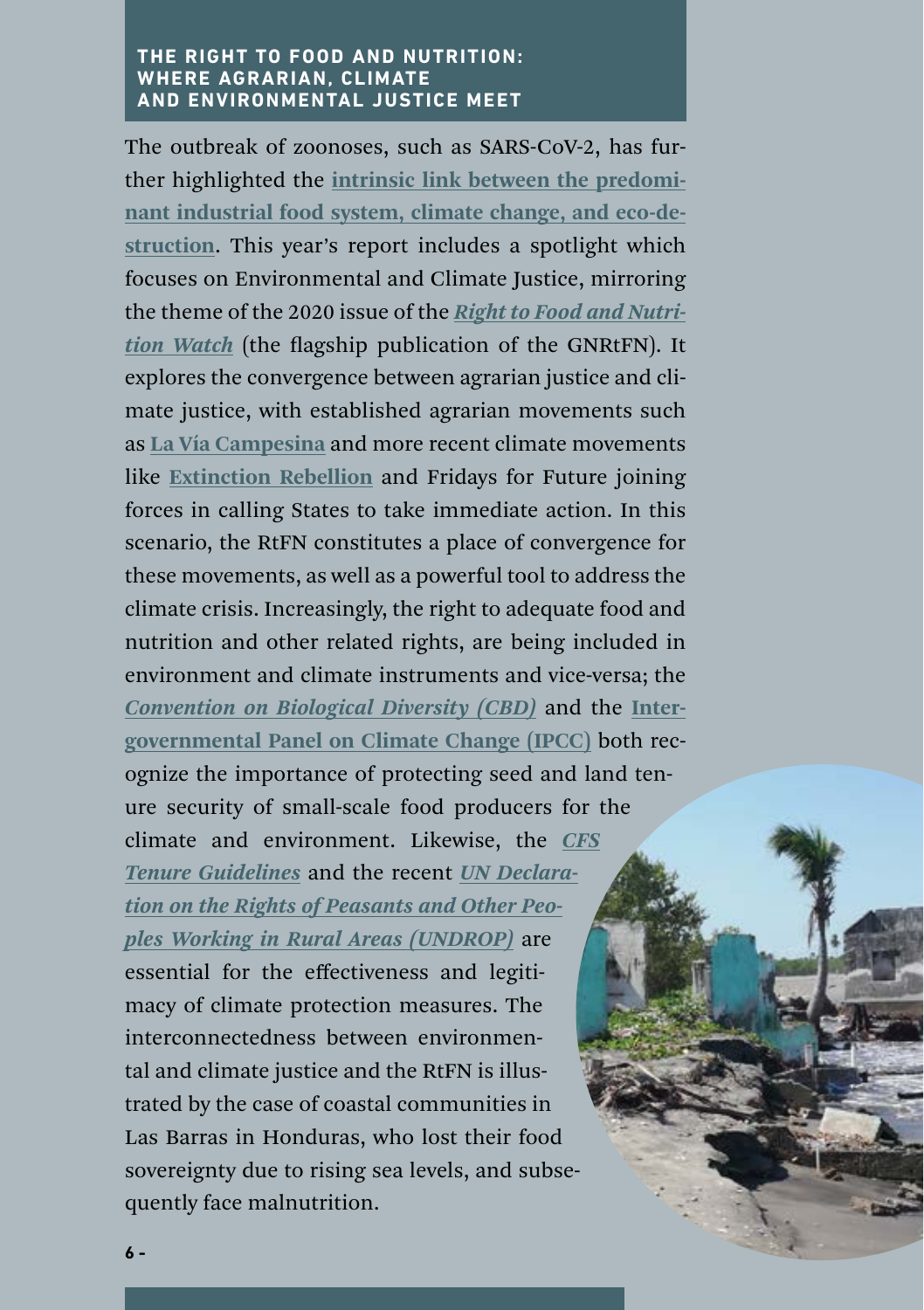### **"HUMAN RIGHTS CRISIS" EXACERBATED BY COVID-19 PANDEMIC**

In all regions, government lockdown measures to contain the COVID-19 pandemic have had dramatic consequences, leading to a **[global](https://www.un.org/sites/un2.un.org/files/sg_policy_brief_on_covid_impact_on_food_security.pdf)  [food emergency](https://www.un.org/sites/un2.un.org/files/sg_policy_brief_on_covid_impact_on_food_security.pdf)**. Vulnerable populations have been hit particularly hard. Informal labor workers, who account for a large proportion of the workforce in the world, saw their sources of income disappear overnight, with little or no social protection to fall back on. With the closure of schools, the World Food Programme (WFP) estimates that **[310 million](https://cdn.wfp.org/2020/school-feeding-map/?_ga=2.63572263.982488836.1591373547-1890028486.1585930400)** children missed out on daily school meals which they depend on. Europe, home to some of the supposedly wealthiest cities in the world, has not been spared by this sudden increase in food insecurity. In Geneva, Switzerland, **[unprecedented staggering wait](https://www.theguardian.com/world/2020/may/09/food-parcels-handed-out-to-workers-in-geneva-impacted-by-covid-19)[ing lines at food banks](https://www.theguardian.com/world/2020/may/09/food-parcels-handed-out-to-workers-in-geneva-impacted-by-covid-19)** exposed gaps in the social protection system, and the vulnerability of the large undocumented migrant population. Rural populations, such as peasants, small-scale fishers and Indigenous Peoples have also suffered disproportionately from government containment measures. Closing farmers' markets among

> others, whilst large supermarkets remain open, is a discriminatory measure against these communities as well as against many consumers who can no longer access fresh, diverse and healthy food. In **[India](https://www.thehindu.com/news/national/kerala/fishers-fume-over-stimulus-package/article31602900.ece)**, fisherfolk have been left out of the government's relief package to the profit of the prawn farming and fisheries export sector, and in Uganda, farming activities continue yet fishing has been restricted, thus challenging the right to food and nutrition.

Against this backdrop, the trend of authoritarianism observed especially in India, the Philippines and Malawi, continues to restrict civil society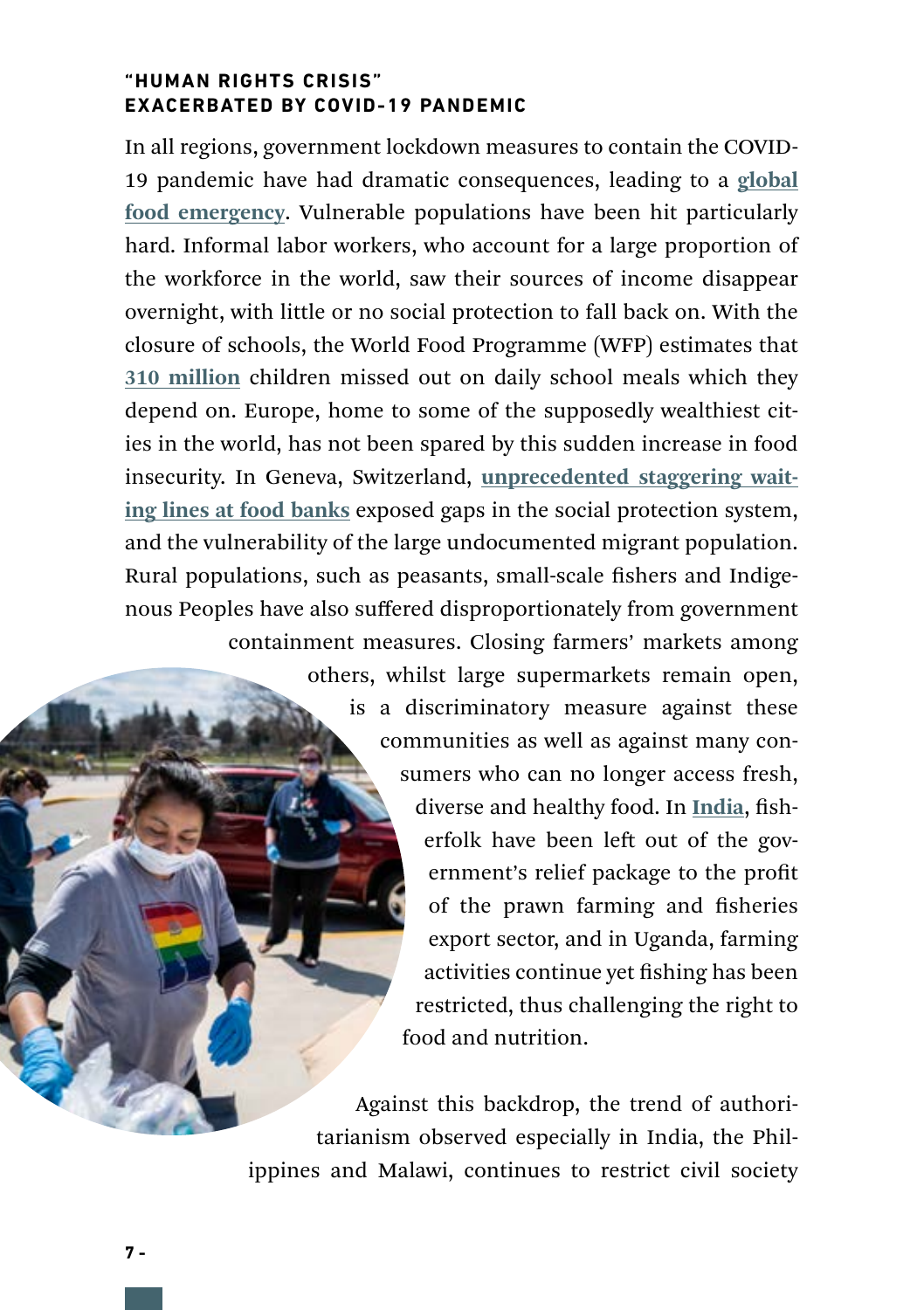and public participation in human rights accountability. Progressive constitutional reforms enabling the justiciability of economic. social and cultural rights (ESCR) were slowed down in Sri Lanka due to the difficult political scenario following last year's elections. Authoritarian and anti-RtFN decisions were also observed in Brazil, which will most probably **[return to FAO's Hunger Map](https://www.uol.com.br/ecoa/ultimas-noticias/2020/05/14/brasil-destroi-alimento-quando-volta-para-o-mapa-da-fome-e-encara-covid.htm)** after leaving it in 2014. Killings of human rights defenders continue to be rampant in Colombia, Mexico, Honduras and Brazil, which are the **[deadliest countries](https://www.frontlinedefenders.org/sites/default/files/global_analysis_2019_web.pdf)  [in the world for environmental and land rights defenders](https://www.frontlinedefenders.org/sites/default/files/global_analysis_2019_web.pdf)**. Protests against austerity measures and claims for social justice were observed in Ecuador, Chile as well as in countries from the Middle East and North African (MENA) region. Additionally, the MENA region still faces structural challenges to the realization of the RtFN, such as conflicts, occupation, displacements, blockades and water scarcity.

#### **OVERVIEW OF POLICIES AND LAWS BORN OUT OF STRUGGLES ON THE GROUND**

Despite these difficult times for the realization of the right to adequate food and nutrition, the report shares stories of how communities in all regions refuse to be passive victims, and are organizing and contributing to the adoption of policy and legal frameworks that support the RtFN. In the midst of the COVID-19 pandemic, people have been developing both solidarity and RtFN accountability actions. In South Africa, the **[C19 People's Coalition](https://c19peoplescoalition.org.za/)** – a civil society collective – has emerged to protect vulnerable communities during the pandemic by linking small-scale food producers with urban communities facing difficulties in accessing food. In **[Mexico](https://www.cuartopoder.mx/chiapas/promueven-amparo-para-recibir-apoyo-alimenticio/322846/)** and **[Nepal](https://thehimalayantimes.com/kathmandu/public-interest-litigation-filed-seeking-relief/?fbclid=IwAR1M9rFyB2PNRHvQfUnqBmcui_X7BXGH_vdalwq83FeCiMgEsRtW02XZzBE)**,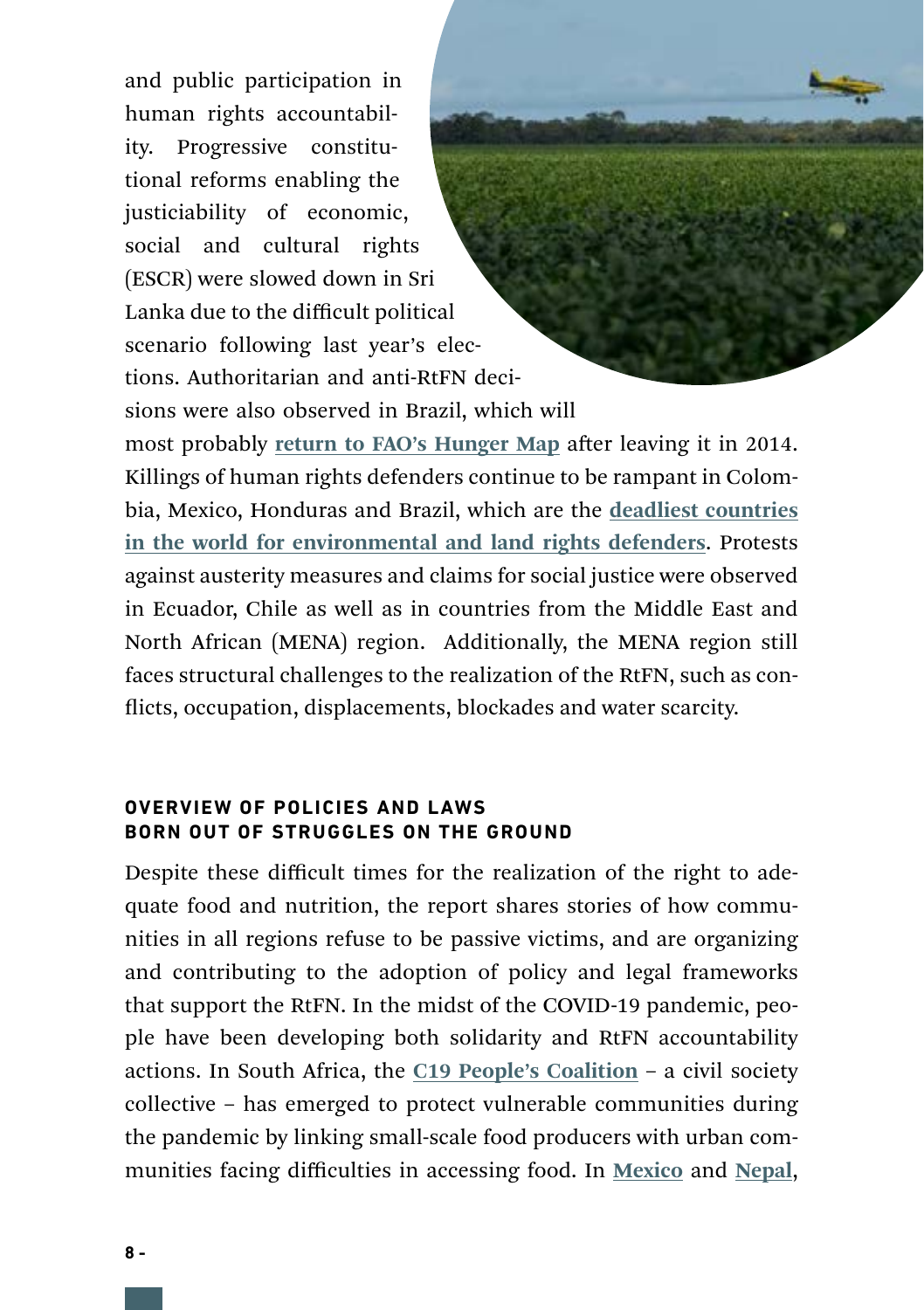rural communities undertook legal actions to claim their RtFN and demand food relief from their authorities, given that these are times of emergency. For some communities who have been enduring quasi-lockdown situations prior to the outbreak of COVID-19, it is imperative to develop resilient and local food systems. The report presents the case of **[urban and peri-urban agriculture in Gaza, Palestine](http://gupap.org/en/)**, as a strategy to strengthen people's food sovereignty in light of climate change and military occupation. Conscious of the structural violence and discrimination faced by rural women, an international working group comprising feminist organizations and peas-

ants, fisheries and indigenous movements was launched in mid-2019, producing a **[use](https://www.righttofoodandnutrition.org/cooking-political-agendas)[ful tool](https://www.righttofoodandnutrition.org/cooking-political-agendas)** to advance the rights of rural women.

The report additionally high-

lights the positive decisions **NICO PLUS** supporting the RtFN that arise from regional human rights systems. The Africa Commission on Human and Peoples' Rights has adopted a **[resolution](https://www.achpr.org/sessions/resolutions?id=462)** on the RtFN, which strongly reaffirms the importance of national legal frameworks and calls for the banning of genetically modified organisms (GMOs). In a historic **[decision](http://www.corteidh.or.cr/docs/casos/articulos/seriec_400_esp.pdf)**, the Inter-American Court of Human Rights (IACtHR) declared for the first time violations of the RtFN (among other rights) of the Indigenous communities of Lhaka Honhat Association by Argentina. At the national level, Togo has become one of the rare countries in the world to ban the import and use of glyphosate or agrochemicals containing this compound, as a measure to protect the environment and public health. In Nepal, organizations have been strengthening local accountability mecha